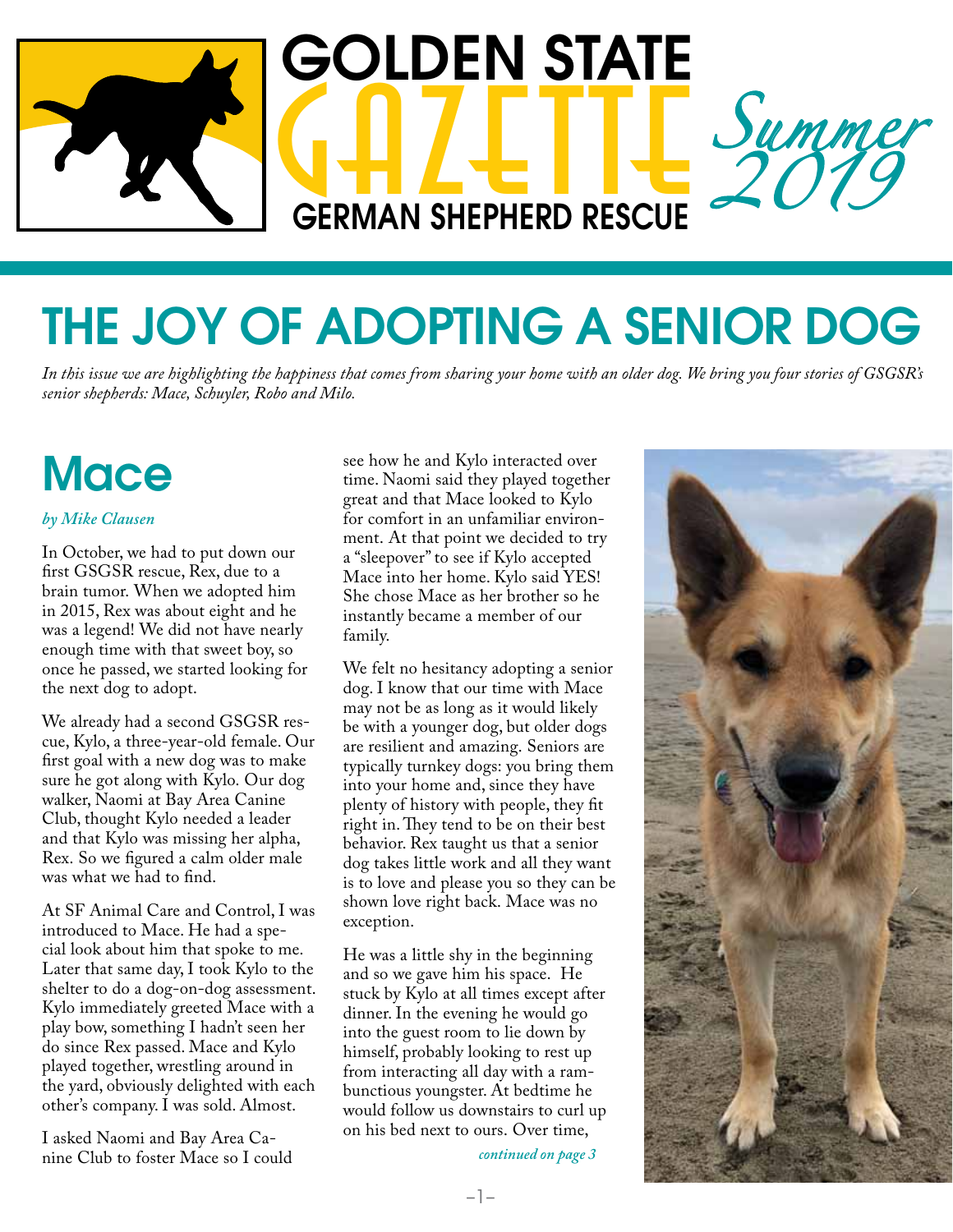### **GSGSR STATS OVER THE PAST 2 YEARS**

### **103 DOGS**

### **SHELTER PARTNERS:**

**OAKLAND ANIMAL SERVICES SAN FRANCISCO ANIMAL CARE & CONTROL STANISLAUS ANIMAL SERVICES TRACY ANIMAL SHELTER DUBLIN SPCA SONOMA COUNTY ANIMAL SHELTER STOCKTON ANIMAL SERVICES CONTRA COSTA COUNTY ANIMAL SERVICES**

 **Spay & N e u t e r Su rge r i e s E y e R e m o val A m pu tati o n M o n t h s - l o nge s t f o s t e r L itt e r s and t h e i r M a m as**





### **VETRINARY PARTNERS**

**SYLVAN PETS (Orangevale) SF SPCA (San Francisco) BLUE PEARL/NORCAL EMERGENCY(Daly City) ARROYO VET (LIVERMORE) ADOBE VET (Los Altos) AMERICAN VET (Stockton) GRAND LAKE VET (Oakland) MISSION PET HOSPITAL (SF)**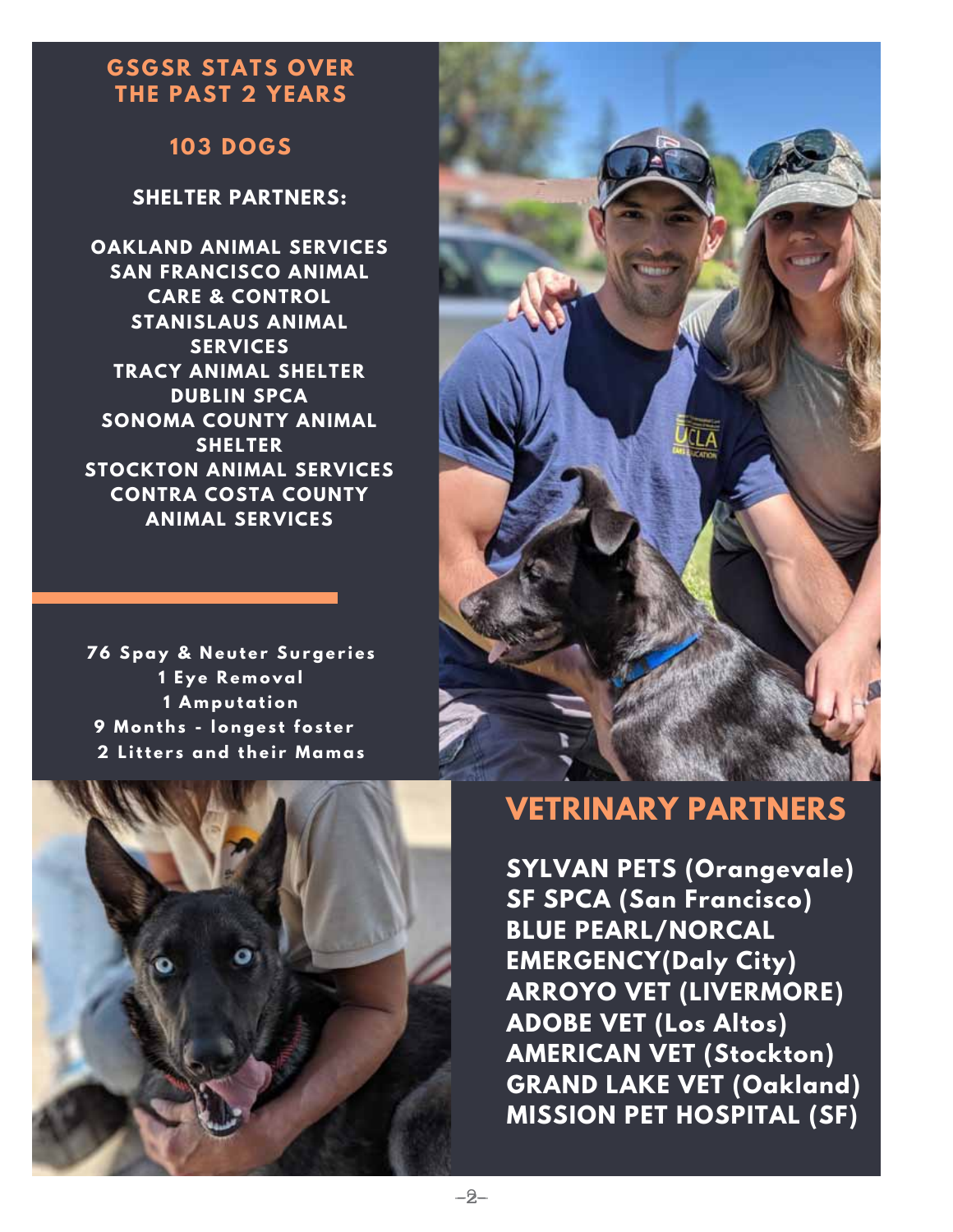*from the president*

Well, it's been 10 years! Hard to believe that it's been that long since December of 2009 when some members elected to break away from GSRNC and start Golden State German Shepherd Rescue. Our initial volunteers joined together, took on additional responsibilities, got a game plan together and began all the steps necessary to start a  $501(c)(3)$  nonprofit charity. In those years we have worked to save over 800 dogs!

We have definitely had some difficult times in the beginning and still do, to the present time. We are not a large group – but we are a strong one. Our volunteers put in so many hours of their time to help the shelter dogs.

There is an abundance of Shepherds in all the shelters. Rescue is hard. It takes a physical and emotional toll on those heavily involved in the day to day operations. We see the best and the worst in humanity. We see dogs who have been pushed to their limits, dogs, who even though they have been dealt a nasty hand, still want to please you. Puppies and older dogs who want nothing more than to be treated properly and loved. We are limited on foster homes – which limits the number of dogs we can take. Nothing is more heartbreaking than having to leave dogs at the shelter because of our lack of foster homes. We would hope that someday we would be able to "leave no dog behind."

Many organizations ask you to open your wallets (we also need donations) but I'm also going to ask you to open your hearts and your homes and try becoming a foster home. Please try just one dog and then see if you wish to continue. It could be for a week, a month or longer. While it is hard work and takes some adjusting to having a new dog in the house, none of that matters when you realize that you are saving a life and working to create a new family for someone. Golden State will help find the right fit for you to foster.

In addition to foster homes, we also need other volunteers in many areas, i.e., marketing, transportation, conducting home visits, answering the hot line and many others. Can you consider giving a few hours a week to help these wonderful dogs? You will find it extremely rewarding.

In closing I want to invite all of you to attend our 10th Year Fundraising Event being held on Sunday October 20th on the Vineyard Lawn at Wente Family Winery in Livermore. More details in this newsletter.

Thank you for your continued support of Golden State German Shepherd Rescue.

#### *Joan Cannelli, President GSGSR*

## MACE (continued)

he's come out of his shell around us and he's just super happy, playful and loving.

Mace looks to Kylo to lead in playtime and on off-leash walks (in approved, off leash areas) where they tear off after each other. Now Mace checks back in with us way more than Kylo does. He no longer feels a need to seek love elsewhere.

Mace quickly integrated into our life. Mace can be left alone at home with Kylo, crate free, and I don't have to worry about them destroying the house. He is wonderful with new people, dogs, kids, and absolutely adores my mom. It's a relief to know he can be left with my parents where he will always feel safe and loved.

We do have to be careful whenever

misbehaves, which happily is rarely. He must've had a rough life, perhaps being yelled at constantly and thrown outside. He does shrink down if I reach for his collar too quickly or if I say his name too harshly. We've learned to exercise special care in the few times he does something wrong. He is an angel.

The best thing about adopting a senior dog is you get to see the joy in their eyes when you introduce them to new experiences. For most dogs that wind up as rescues, their lives have not been terrific. Sometimes a dog has been given up to a shelter due to owner illness, death or other catastrophic change in circumstances and those dogs probably did had a pretty decent life beforehand. I love remembering the first time I took Mace to the

ocean. You could see his excitement as he ran in wild circles, dashing in and out of the water, clearly having the time of his life.

I also love take Mace to off leash parks. Since he is older, he doesn't participate in the crazy fetch games we play with Kylo. He will wander, explore, and, when he's ready, will chase her around. Seeing him enjoy his new life, knowing he's feeling safe and secure, gives us so much joy. Older dogs are *amazing* and they reward you for every bit of love and attention you give them. I know we will always have at least one senior dog in our family.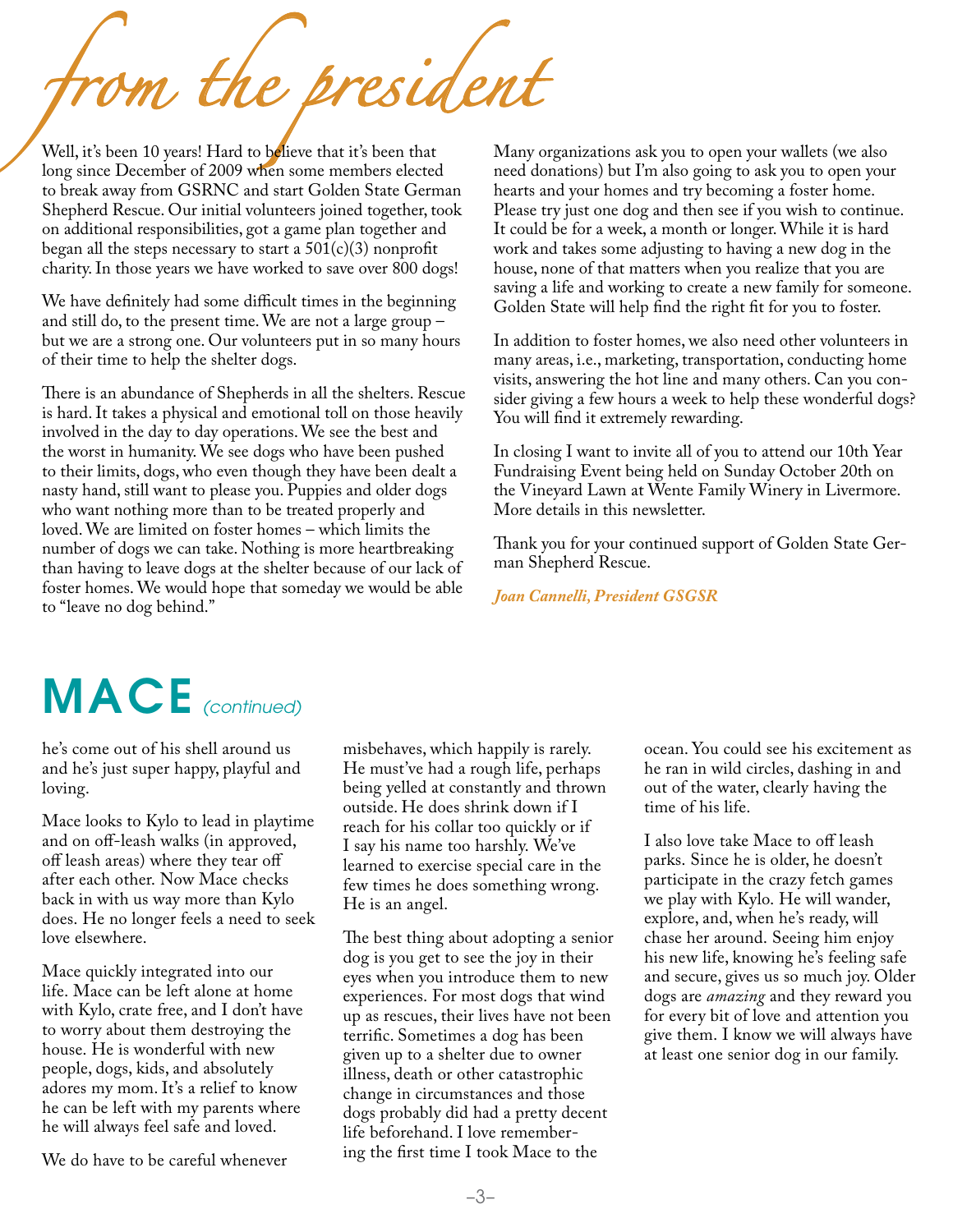## Schuyler *(right)*

### *by Kimberly Giles*

A friend forwarded Schuyler's facebook profile to us. The description of her sweet spirit and the warmth in her brown eyes immediately drew us in. She was eight years old but her arthritis seemed completely manageable to us. And, she's beautiful! We had no hesitancy about adopting her. She is cheerful, easygoing, eager to please, good with all people and other animals. She's such a sweetheart!

Her transition from foster home to forever home was smooth. She was quiet and observant for about two weeks as we let her figure out our routines. After two weeks, she found her voice! She now keeps the neighborhood in line from her perch near the screen door. She howls with us. She talks to us and complains a little when we show affection to other dogs. She keeps up her side of the "conversation" with all kinds of vocalizations when we ask her to "tell us a story." She totally cracks us up!

She has changed our lives. Schuyler is a "parable on paws." Having one been neglected, she has clearly forgiven everyone, her lovely disposition teaching us more every day about forgiveness and kindness. If we can be more like Schulyer, we'll be better people.

We feel overwhelming tenderness for her when we see her sprawled on the floor, content in our company. Our conversations with her are always punctuated by the happy thumping of her tail against the floor.

She has slotted into our lives so gracefully. We were informed about her limitations, but we've had the joy of discovering her gifts and strengths.





## Milo *(left)*

Seven year old Milo was found as a stray in San Francisco. Poor Milo – he was micro-chipped, his people were contacted but they never came to get him. Russ and Linda are a couple who had just lost their ten year old shepherd and were looking for a new dog to complete their family. They'd checked out a few younger dogs but the high energy levels and the dangers for an older person of walking a powerful young dog on leash led them to reconsider.

GSGSR was aware that Russ and Linda were seeking the perfect dog. We asked them to come to San Francisco to meet and spend time with Milo at the shelter. It was love at first sight for Linda!

Milo hadn't had much time at the shelter to decompress, so we encouraged Russ and Linda sign up as fosters for Milo. When we brought Milo to their home, he attached himself immediately to Linda. Their backyard delighted him, he had so much to explore. After one month Russ and Linda officially adopted Milo.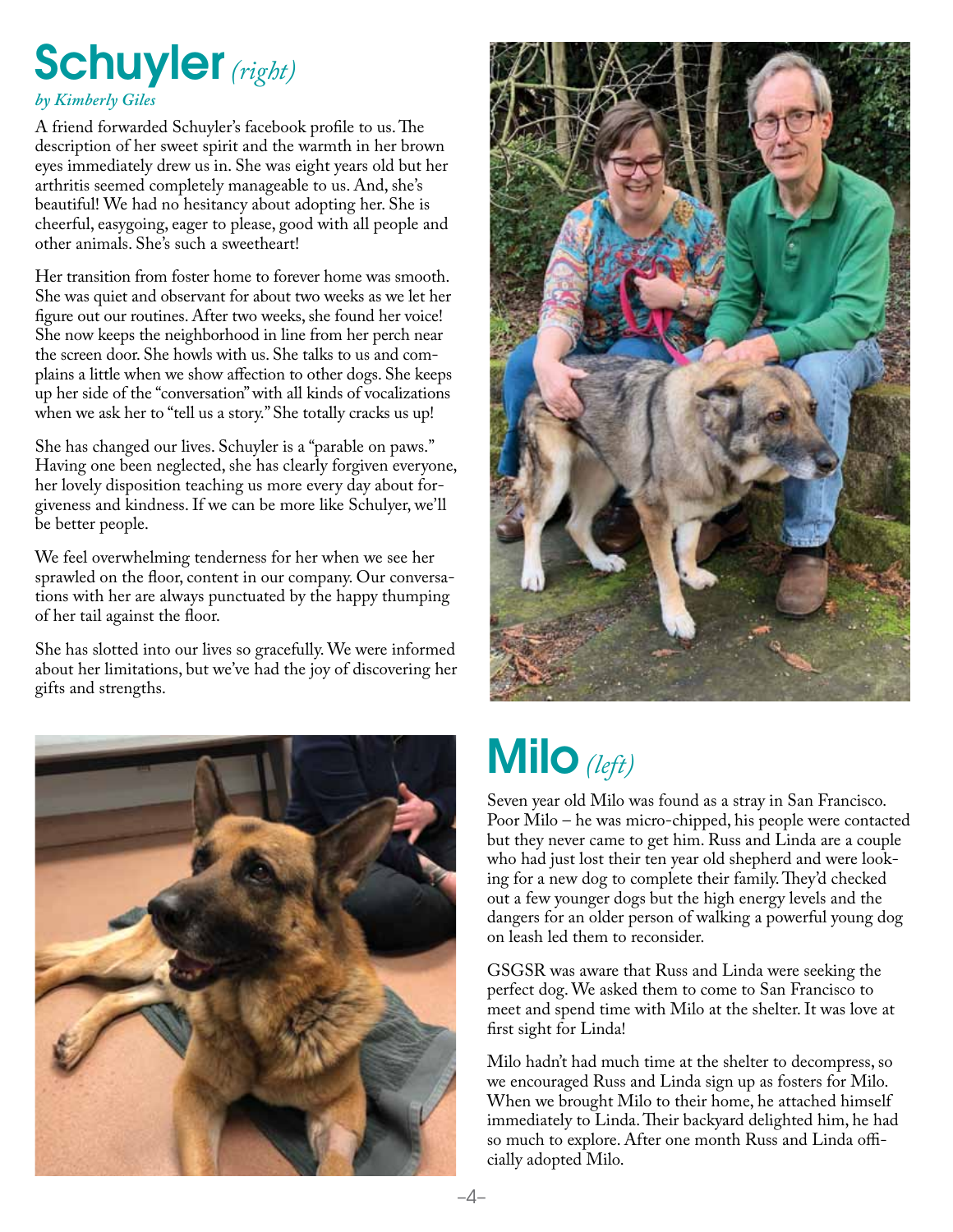## Robo *(below)*

GSGSR met Robo (12 years) at SF Animal Care & Control when Robo's owner had lost his home and was living in a car. His owner tearfully surrendered this sweet boy as knowing that he couldn't properly care for Robo they way he used to.

Robo was calm and patient in the shelter but we knew that it was no place for a dog who had been with his owners for 12 years. It was obvious he needed to get out of there and quick. He was pulled within a day of his evaluation, after securing a foster home via a Facebook plea. During his evaluation, Robo showed us that he was good with other dogs, loved people and he also showed off all the tricks he knew, our favorite of being "Robo, woof " in which he promptly started barking. This would end with "Robo, no woof."

His intake paperwork said that he had been living with cats who used to terrorize him and he just took it in stride. He's a big softy looking for a nice place to live the rest of his days. He's active, playful and a big goof! He settled nicely into his foster home and got along with all the human and animal residents.

While at GSGSR's Sacramento Adoption Day in July, a woman who works with a cat rescue on the same day spotted Robo and immediately called her brother who had been looking for a senior GSD. Robo's foster mom, Kelley then contacted the potential adopter, did introductions and the home visit. And now Robo is living with his new family!



## ONE BY ONE

**(author unknown)** 

**One by one, they pass by my cage, Too old, too worn, too broken, no way. Way past his time, he can't run and play. Then they shake their heads slowly and go on their way.**

**A little old man, arthritic and sore, It seems I am not wanted anymore. I once had a home, I once had a bed, A place that was warm, and where I was fed. Now my muzzle is gray, and my eyes slowly fail. Who wants a dog so old and so frail?** 

**Republica**<br>References **available 1**<br>Descriptions **My family decided I didn't belong, I got in their way, my attitude was wrong. Whatever excuse they made in their head, Can't justify how they left me for dead. Now I sit in this cage, where day after day, The younger dogs get adopted away.** 

**When I had almost come to the end of my rope, You saw my face, and I finally had hope. You saw through the gray, and the legs bent with age,**

**And felt I still had life beyond this cage. You took me home, gave me food and a bed, And shared your own pillow with my poor tired head.** 

**We snuggle and play, and you talk to me low, You love me so dearly, you want me to know. I may have lived most of my life with another, But you outshine them with a love so much stronger.**

**And I promise to return all the love I can give, To you, my dear person, as long as I live.** 

**I may be with you for a week, or for years, We will share many smiles, you will no doubt shed tears.** 

**And when the time comes that God deems I must leave,** 

Of the person who made my last days so dear.<br>———————————————————— **I know you will cry and your heart, it will grieve. And when I arrive at the Bridge, all brand new, My thoughts and my heart will still be with you. And I will brag to all who will hear,**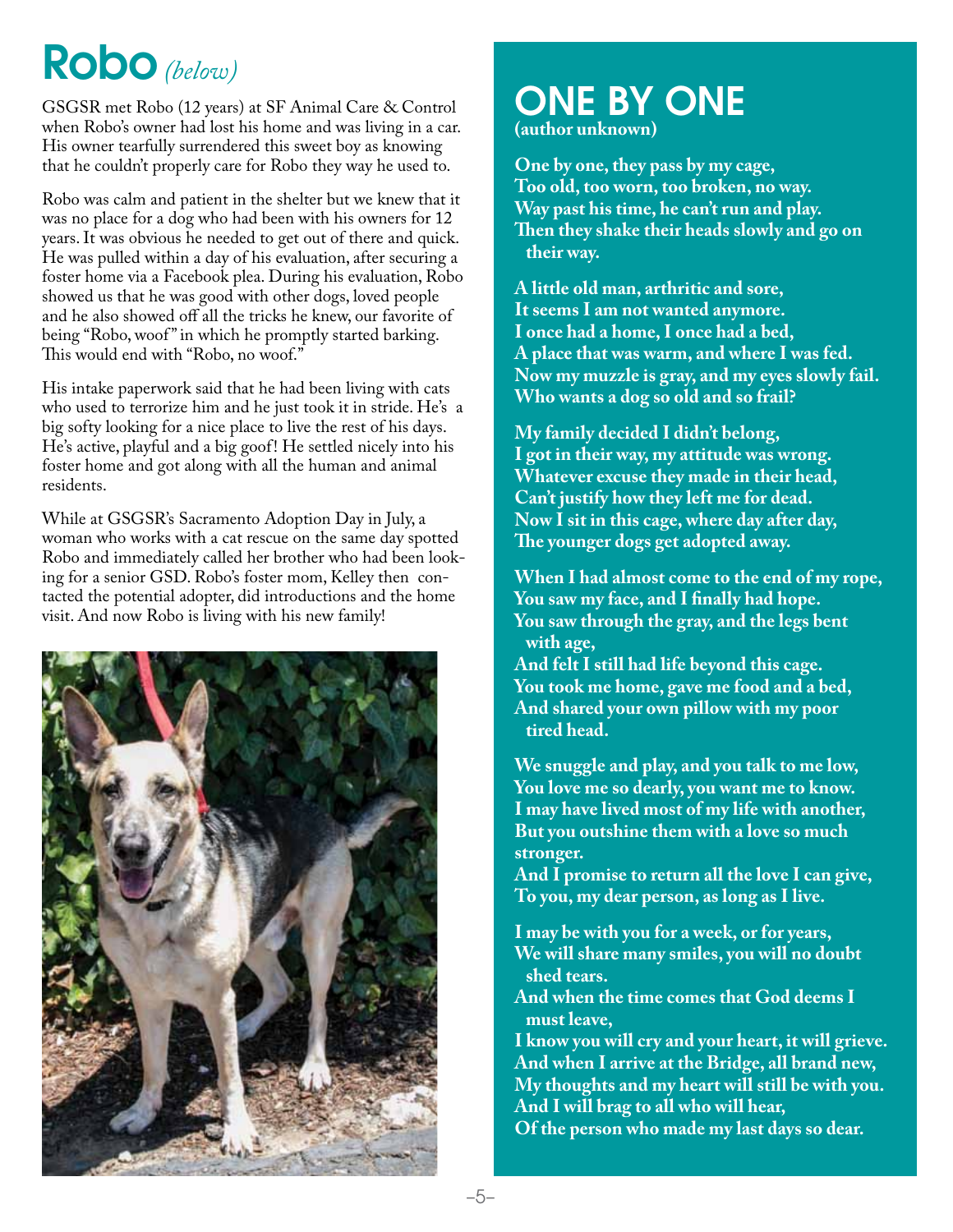# Welcoming your foster dog

### *by Candida Push*

A friend of mine adores animals. She adopted a cat from the SPCA. Turns out the cat was feral. Oddly enough, it's very affectionate but regards the person petting him as a tool at his own disposal. When he's had enough, he doesn't leave her lap. He bites her. Anywhere. Sometimes on the face.

My stepmother was another animal lover. She would swoop in, aching to gather up a dog and bring that mutt to her bosom. But do dogs like hugging?

Actually, a few do but not many. Most dogs feel trapped when you grab them in a your arms. If you're a stranger to that dog, he's liable to take it with even less friendliness. So how do you make your new dog feel welcome?

One size doesn't fit all. You will have to watch your new "houseguest" closely to determine her mood and what response you should make to it. Some dogs will scoot into a crate and hang out there for a few days, waiting to see if they have

landed in a safe place. For those dogs, the best strategy is to let them ease into your household at their own speed.

Some dogs will take to your other animals, playing raucously, but will ignore you. Again, let them. Pursuing a dog's affection often results in the dog running the other way. Every interaction should be sweet and mutual.

Your new dog may not be housetrained. Or perhaps he is but the upset of moving into a new environment causes him to have one or more accidents. If you see the accident "in progress," try to refrain from excitement. For a small dog, pick her up and wordlessly take her outside. For a larger dog, refrain from dragging her; instead, ease the dog toward the back or wherever you designate as the place of elimination. Attach a word or phrase to the behavior: "Here's where you pee-pee, Sparky." If Sparky complies, praise her warmly. If not, ignore it. The first couple of days should not be troubled by words the dog may perceive as scolding.

While it may be comforting or secure for your foster dog to sleep with you, or be on the couch with you, you need to first establish boundaries. "Four on the Floor" is a rule that we at GSGSR follow and want all of our foster homes to abide by this rule. Your foster will be learning many different things when it's new to your home, but by creating rules and boundaries first, it will help to set everyone up for success. If your foster does get up on your furniture, continue to move her to the floor without saying anything. German shepherds, as you know, are very smart. After the eighth or tenth time you move her off the sofa or the bed, she will begin to get your point.

Suppose your foster isn't eating in those first few days? Don't worry. Transitions are hard for dogs as well as for us. Pick up the food after 10 minutes and put it away until the next mealtime.

Sometimes a dog comes to GSGSR with a detailed history. Most of the time, little is known about the dogs we bring into the program. Be sure to ask for all the information available but don't be surprised if that is insufficient. In a few days, with your experience, you will be able to fill in most of the blanks.

Finally, however you welcome your new guest, you are a hero. Soon your new foster dog will know it too.

*Foster dog Joey enjoying the park in San Francisco*

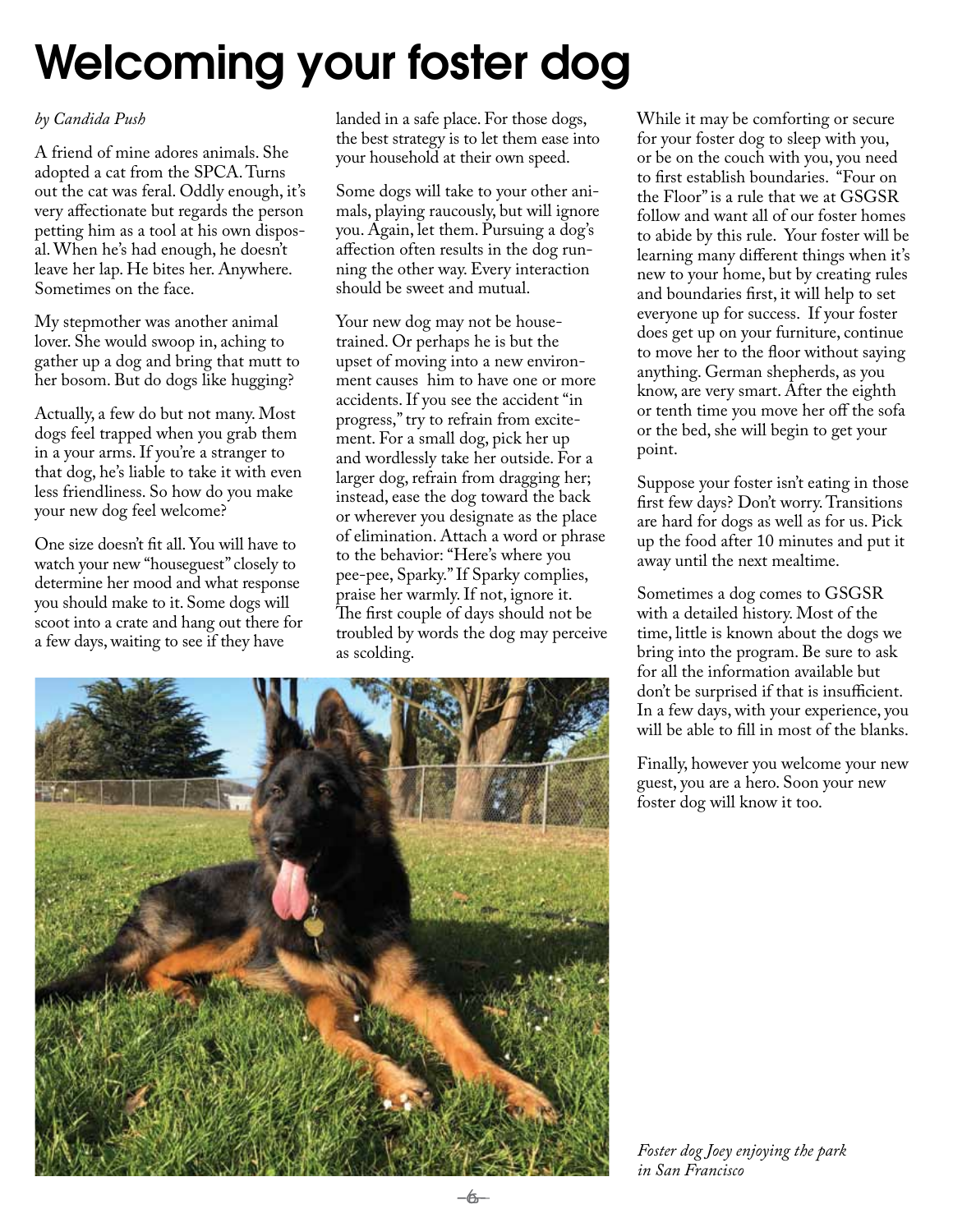# Lachlan, our journey together

#### *by Tina Hannan*

My foster journey began when I saw a photo of Lachlan posted on the GSGSR Facebook page. The post detailed the urgent need for foster homes so that the rescue would be able to pull deserving dogs, like Lachlan, from shelters where days are numbered. Lachlan's story and photo pulled on my heartstrings and I knew I needed to help this dog. I quickly filled out the foster home form and was quickly contacted by GSGSR. Originally Lachlan was slated for another home but on a quiet Friday I got a call asking if I could take her the following day. I was so excited to help that I cleaned the house from top to bottom…as if a puppy would care if my closet was organized and tidy.

On the first day Lachlan was with me I could tell that she had a hard start to her life. Her fur was scruffy and sparse or missing in many areas. Reading her foster file, I learned that she was on her last day at Stanislaus Animal Services. She had been there for an entire month and had lost 10 pounds in that time.

Lachlan didn't understand what to do with toys. My heart broke when I realized that she didn't seem to know that the toys on her dog bed were hers. It was clear to me that she had never been able to be a puppy, instead she was likely a perpetual momma and had never been given the affection she so desperately craved and deserved. I remember crying as I thought of how sweet Lachlan was to everyone she met despite having every reason to hold a grudge for the humans who had let her down early in her life. After what was perhaps her first dinner in a home, I sat on the floor and petted Lachlan and told her that her troubled journey was now behind her. How lucky was I that my job as foster mom meant that I got to introduce Lachlan to love and companionship?

Each day more of Lachlan's personality came out. She went from a reserved dog with meticulously calculated actions to a spunky puppy full of curiosity and affection. She quickly took to me and my family. Lachlan encouraged me to have better daily habits ranging from getting moving everyday with our long walks to remembering to drink more water as I watched her play in her water bowl.

I was so thankful to the incredible volunteers of GSGSR on the days that were more challenging. Lachlan began exhibiting signs of separation anxiety after a few weeks with me. When I reached out with questions I was given resources to help us learn to deal with her anxiety. I felt like part of a team that just wanted the very best for Lachlan. On top of that, I felt like I was supported as a foster home with check-ins, resources and a friendly team of volunteers to connect with as needed.

I am overjoyed by the progress Lachlan has made during her time with me. Her once scruffy coat is now soft and silky. She looks healthier thanks to the amazing veterinary care, a run

of medications, the pounds she enjoyed gaining back, and having a stable home to build her confidence. When I look at photos of her early days with me, it's hard to believe she is the same dog. She has blossomed until a happy member of the family. Being a foster mom has been an incredibly rewarding experience. I would encourage those considering fostering to reach out to GSGSR and learn more about the life-saving support a happy home can provide a deserving dog.

*Tina loved working and rehabbing Lachlan so much. She let us know that she couldn't handle someone else adopting her and she will live out the rest of her life with the woman who helped to save her.*

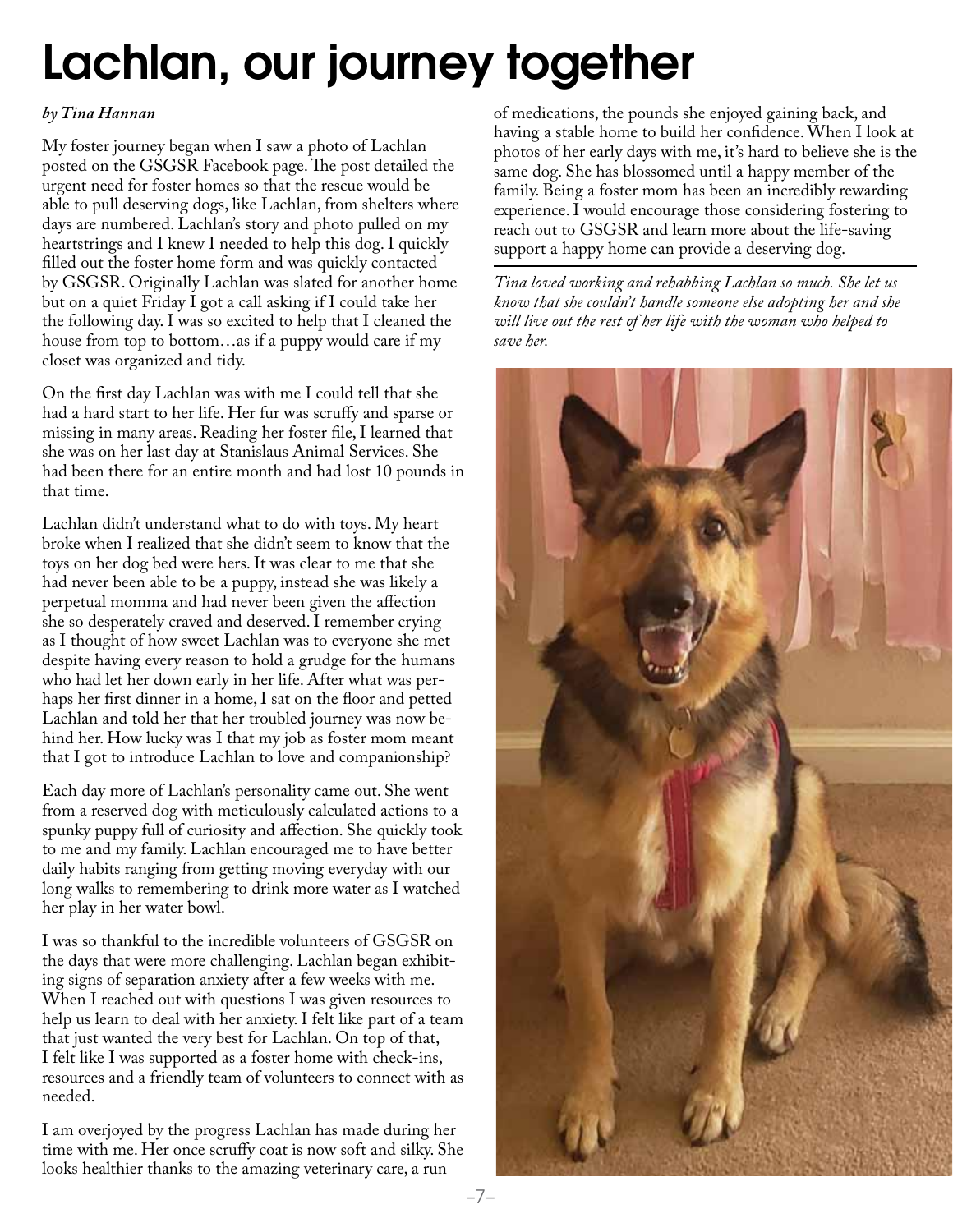**F O O D W I N E A U C T I O N R A F F L E M U S I C D O G S G S G S R**

## **1 0 T H A N N I V E R S A R Y F U N D R A I S E R GOL D E N ST A T E G ER M A N S H E P H ER D RES C U E**

**SUNDAY OCTOBER 20TH 11AM-3PM**

**THE VINEYARD LAWN AT WENTE**

**5050 ARROYO ROAD, LIVERMORE, CA**

**FOR TICKETS & MORE INFO: http: / /gsgs r e s cue . o rg/gsgs r / e v ent s**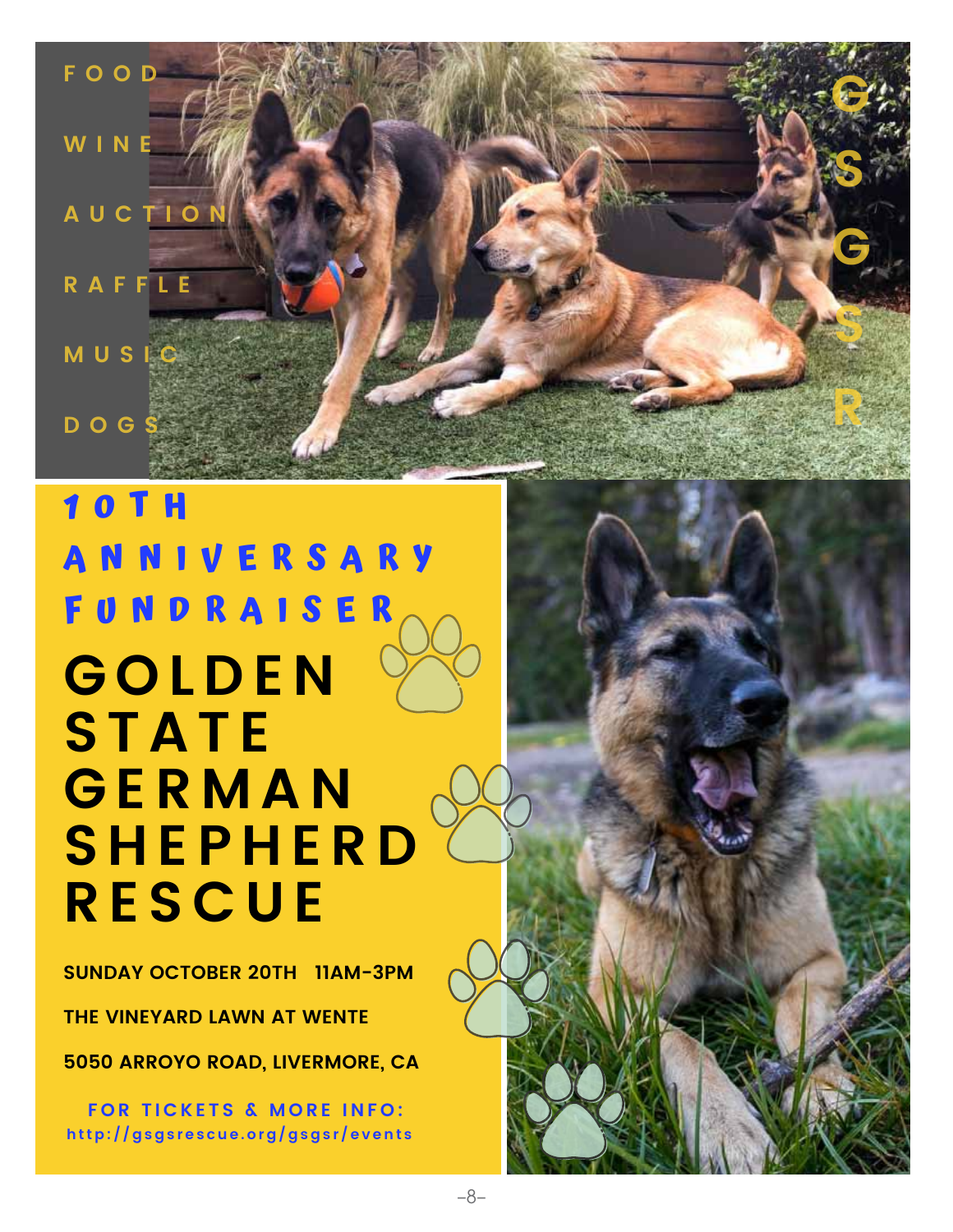### *Golden State German Shepherd Rescue invites you to celebrate our Tenth Annual Fundraiser*

# WENTE VINEYARDS October 20, 2019

Our annual fundraising event will be held on the Vineyard Lawn at the beautiful and scenic Wente Family Winery in Livermore. Come out and support our rescue as we toast our volunteers and the more than 800 dogs we have saved.

The afternoon will be a family style lunch with appetizers and dessert, music, ambassador dogs, silent and live auctions, raffle, and lots of delicious wine!

We hope that you can come out and help support us as we look towards a new decade of German Shepherd rescue!

\*Note that this will be an outdoor event\*

### TICKET OPTIONS:

**Black & Tan – \$65** Single Ticket, Appetizers, Family Style Lunch, Dessert, Wente Estate Wines

### **Sable – \$120**

Single Ticket, Appetizers, Family Style Lunch, Dessert, Wente Estate Wines and also includes Wine Tasting in the Wente Barrel Room (after the event)

### **Long Coat – \$600**

Table for 10 guests, Appetizers, Family Style Lunch, Dessert, Wente Estate Wines

### Registration is limited. Cut-off for reservations: October 10

| Email:<br># of Black and Tan @ \$65/each: __________________<br># of Long Coat @ \$600/each: ______________________ |  |
|---------------------------------------------------------------------------------------------------------------------|--|
| $\Box$ Check made out to GSGSR enclosed<br>$\Box$ Bill my credit card:                                              |  |

 $\Box$  Visa  $\Box$  Mastercard  $\Box$  Amex  $\Box$  Discover

 $card #:$ 

exp:  $id \#:$  (back of card)

### Mail form to:

GSGSR Fundraiser 6939 Cross Drive Orangevale, CA 95662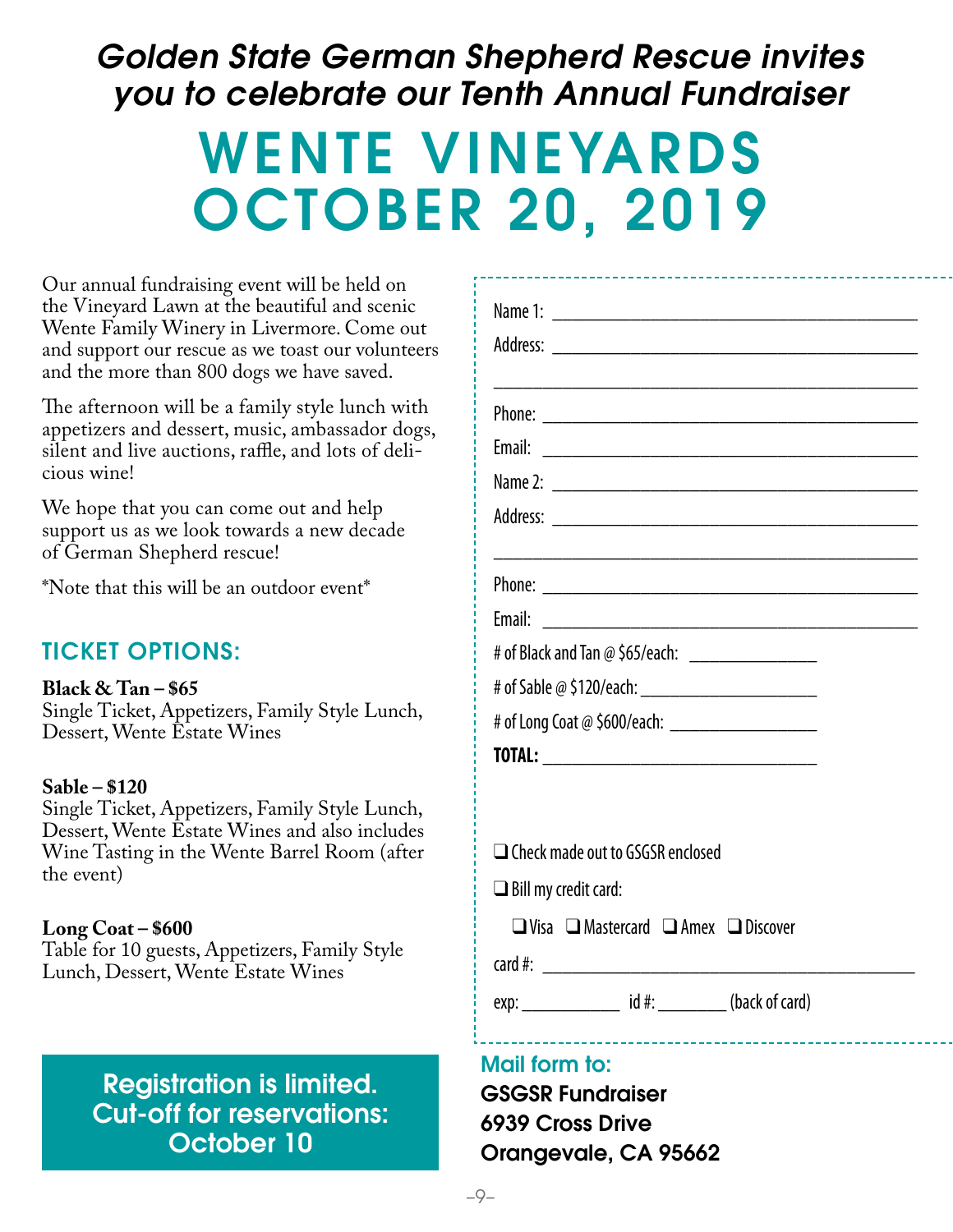# 10th Anniversary **SPONSORSHIPS**

### Platinum Sponsor \$10,000

- Name and Logo on our website, with a link to your website
- 2 tables for 10 guests
- 20 tickets for the 50-50 raffle
- Full page color ad in our event program

## Gold Sponsor \$5,000

- Name and logo on our website with a link to your website
- 1 table for 10 guests
- $10$  tickets for the  $50-50$  raffle
- Full page color ad in event program

## Silver Sponsor \$2,500

- Name and logo on our website
- Dinner four people
- 4 tickets for 50-50 raffle
- Half-page color ad in event program

## Bronze Sponsor \$1,000

- Name and logo on our website
- Dinner for two people
- 2 tickets for 50-50 raffle
- Quarter page color ad in event program

This past year, Golden State has raised and distributed funds to treat our special medical needs dogs, to support our fosters with necessary supplies and vet visits, and to spay and neuter our dogs. We've also helped other community groups who need our assistance, including donations for:

- medical and training to rescue groups who are taking dogs that we are not able to bring in our program
- the Oakland Animal Shelter during their canine flu epidemic
- Sacramento community to acquire a police K9 in the memory of fallen Sacramento Police Officer Tara O'Sullivan.

We have only one major fundraising event each year that covers all our program expenses (75% dog care, 25% business expenses) as well as a few special projects like those listed above. We are run entirely by volunteers and are a  $501(c)(3)$  charity. We rely solely on contributions and sponsorships are greatly appreciated.

Our Sponsorship packages offer an outstanding opportunity for exposure in the Bay Area. All sponsors will receive recognition at our event, appear on our event website, and in Golden State German Shepherd Rescue's upcoming newsletters. If you are interested in being a sponsor for our event please contact one of our volunteers at 877-447-4717 or gsgsrfundraiser@earthlink.net.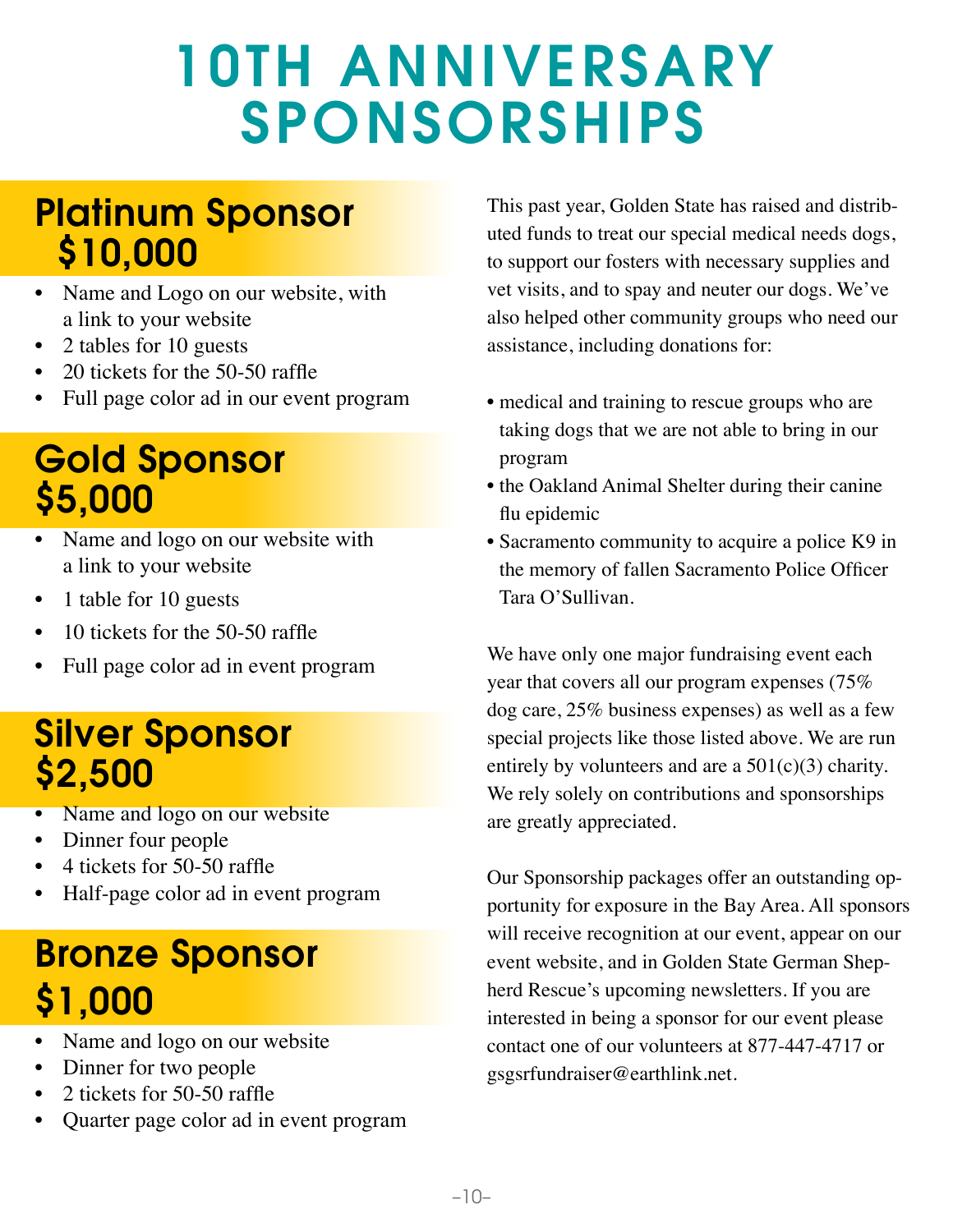# **FUND A NEED MAKE THE** ENT. B L WAN **DONATE?**

\$1,500: Pays for a week of Board & Train \$500: pays for spay & neuter for one dog \$350: pays for x-rays & imaging \$150: pays for wellness exam & blood work \$75: pays for vaccinations for one dog

> **WAYS TO PAY:** PAYPAL: PAYPAL@GSGSRESCUE.ORG CHECK: SEND CHECK AMOUNT TO GOLDEN STATE GERMAN SHEPHERD RESCUE C/O GSGSR FUNDRAISER **6939 CROSS DRIVE** ORANGEVALE, CA 95662